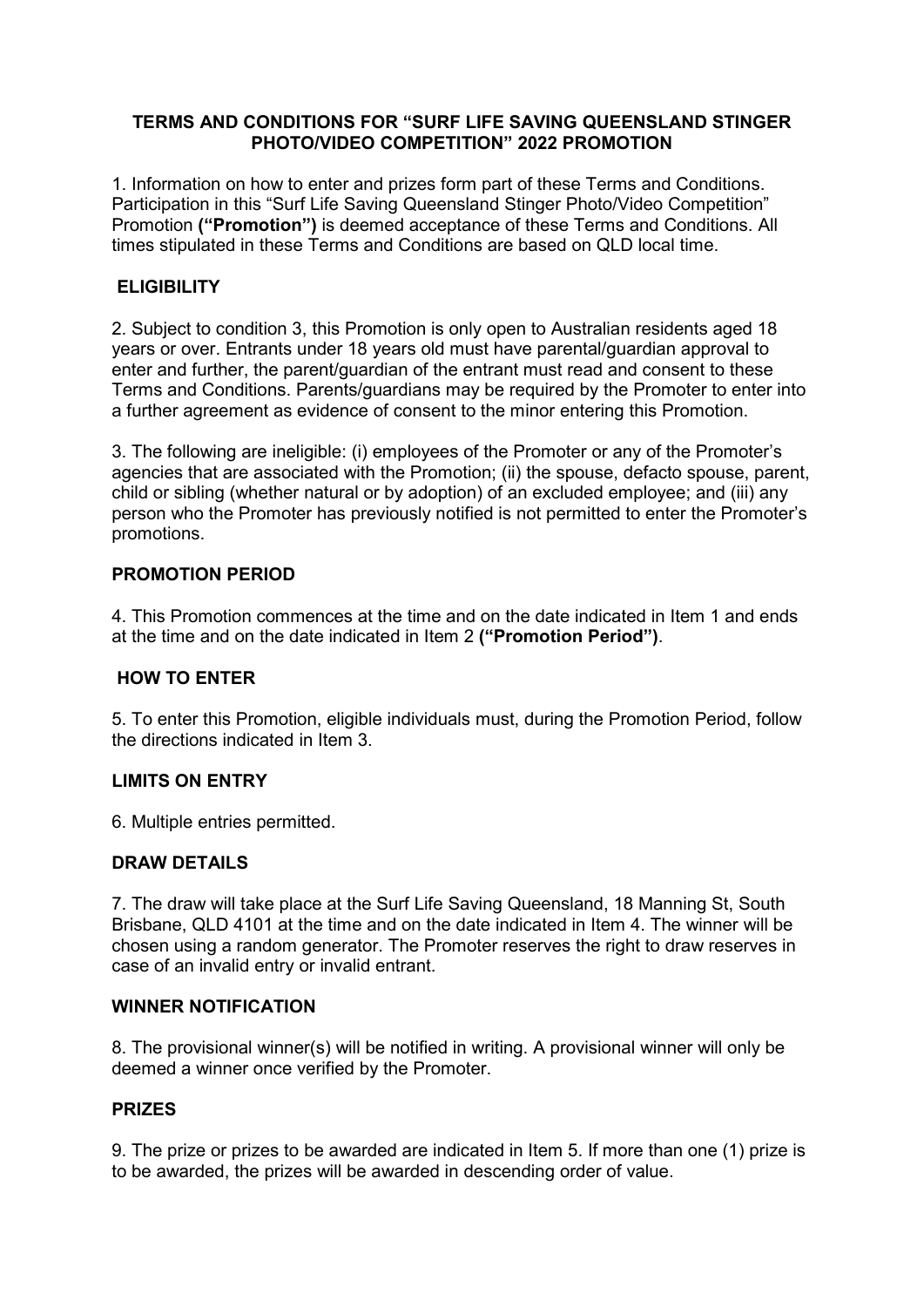- a. Winners are responsible for any extra costs associated with delivery or pick up of the prize. The winner is responsible for providing the correct postal address and where applicable being available to accept the delivery via courier. The Promoter is not liable for incorrect, lost or stolen delivery of the prize.
- b. Winner may pick up the prize from Surf Life Saving Queensland office at 18 Manning St, South Brisbane.

# **UNCLAIMED PRIZE DRAW**

11. The Promoter will conduct an unclaimed prize draw (if required) at the same place as the original draw at the time and on the date indicated in Item 6 to award the prize(s). This date will be no sooner than one (1) month after the original draw, except in the case of an event prize, in which case the draw may be earlier. Winners, if any, will be notified in writing.

### **GENERAL**

12. Incomplete, indecipherable or illegible entries will be deemed invalid.

13. If there is a dispute as to the identity of an entrant, the Promoter reserves the right, in its sole discretion, to determine the identity of the entrant.

14. If a winner of a prize is under the age of 18 years, the prize will be awarded to the winner's nominated parent or guardian on the winner's behalf.

15. If for any reason a winner does not take the prize or an element of the prize at the time stipulated, then the prize or that element of the prize will be forfeited and will not be redeemable for cash.

16. If any prize (or part of any prize) is unavailable due to reasons beyond the control of the Promoter, the Promoter its discretion, reserves the right to substitute the prize (or that part of the prize) with a prize to the equal value and/or specification, subject to any written directions from a regulatory authority.

17. Total prize pool value is the value indicated in Item 7.

18. Prizes, or any unused portion of a prize, are not transferable or exchangeable and cannot be taken as cash, unless otherwise specified.

19. Entrants consent to the Promoter using the entrant's name, likeness, image and/or voice in the event they are a winner (including photograph, film and/or recording of the same) in any media for an unlimited period without remuneration for the purpose of promoting this Promotion (including any outcome), and promoting any products manufactured, distributed and/or supplied by the Promoter.

20. The Promoter reserves the right, at any time, to verify the validity of entries and entrants (including an entrant's identity, age and place of residence) and reserves the right, in its sole discretion, to disqualify any individual who the Promoter has reason to believe has breached any of these Terms and Conditions, tampered with the entry process or engaged in any unlawful or other improper misconduct calculated to

10.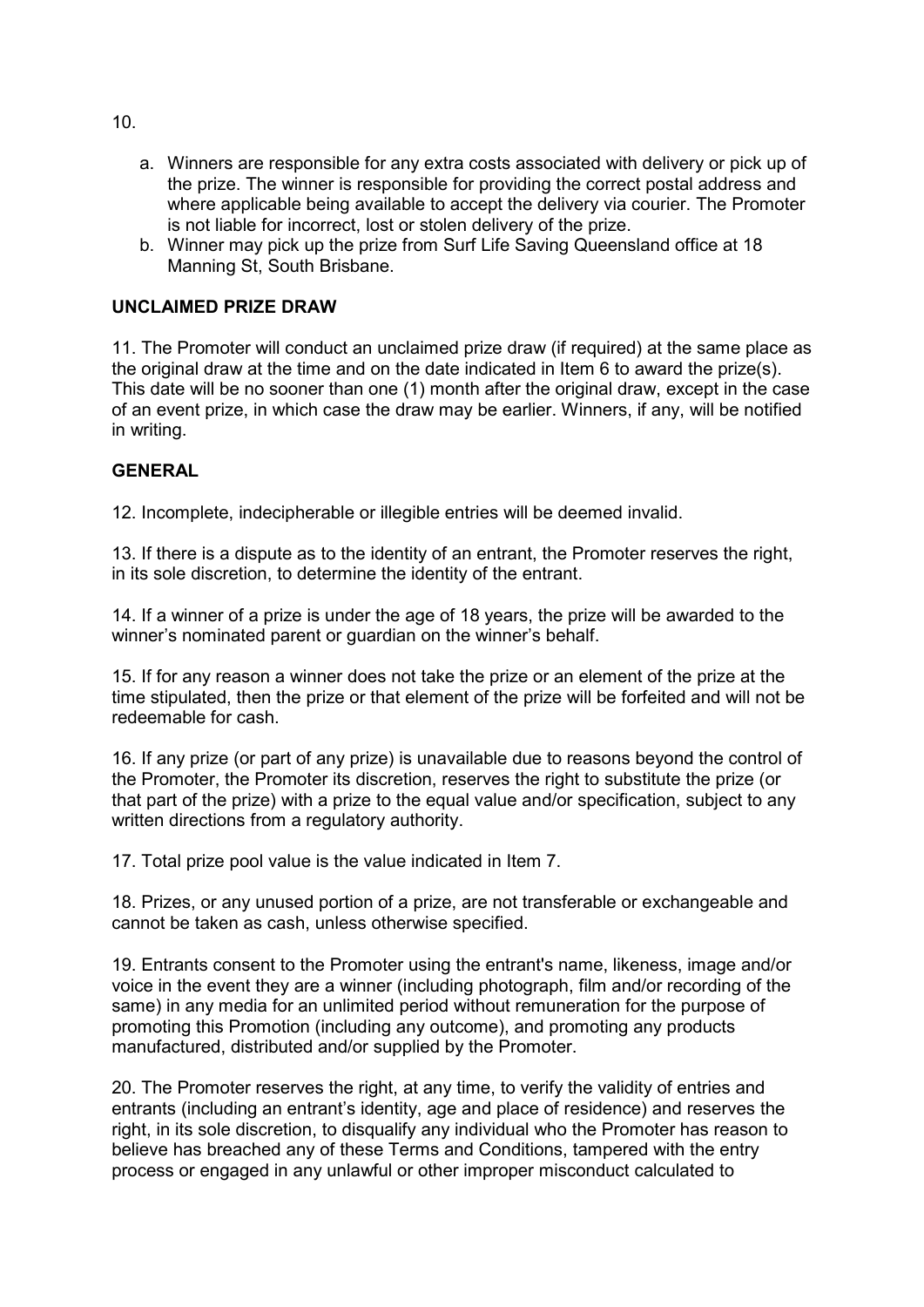jeopardise fair and proper conduct of the promotion. Errors and omissions may be accepted at the Promoter's discretion. Failure by the Promoter to enforce any of its rights at any stage does not constitute a waiver of those rights. The Promoter's legal rights to recover damages or other compensation from such an offender are reserved.

21. If this Promotion is interfered with in any way or is not capable of being conducted as reasonably anticipated due to any reason beyond the reasonable control of the Promoter, including but not limited to technical difficulties, unauthorised intervention or fraud, the Promoter reserves the right, in its sole discretion, to the fullest extent permitted by law: (a) to disqualify any entrant; or (b) subject to any written directions from a regulatory authority to modify, suspend, terminate or cancel the Promotion, as appropriate.

22. The Promoter's decision is final and no correspondence will be entered into.

23. Any cost associated with accessing the promotional website is the entrant's responsibility and is dependent on the Internet service provider used. The use of any automated entry software or any other mechanical or electronic means that allows an entrant to automatically enter repeatedly is prohibited and will render all entries submitted by that entrant invalid.

24. Entry and continued participation in the promotion is dependent on entrants following and acting in accordance with the Instagram Statement of Rights and Responsibilities, which can be viewed at [https://www.instagram.com/about/legal/terms/.](https://www.instagram.com/about/legal/terms/)

25. This promotion is in no way sponsored, endorsed or administered by, or associated with, Instagram. Entrants understand that they are providing their information to the Promoter and not to Instagram. The information an entrant provides will only be used for the purposes outlined in these Terms and Conditions. Any questions, comments or complaints about this promotion must be directed to the Promoter and not to Instagram.

26. Nothing in these Terms and Conditions limit, exclude or modify or purports to limit, exclude or modify the statutory consumer guarantees as provided under the Competition and Consumer Act, as well as any other implied warranties under the ASIC Act or similar consumer protection laws in the State and Territories of Australia **("Non-Excludable Guarantees")**. Except for any liability that cannot by law be excluded, including the Non-Excludable Guarantees, the Promoter (including their respective officers, employees and agents) exclude all liability (including negligence), for any personal injury; or any loss or damage (including loss of opportunity); whether direct, indirect, special or consequential, arising in any way out of the Promotion.

27. Except for any liability that cannot by law be excluded, including the Non-Excludable Guarantees, the Promoter (including their respective officers, employees and agents) are not responsible for and exclude all liability (including negligence), for any personal injury; or any loss or damage (including loss of opportunity); whether direct, indirect, special or consequential, arising in any way out of: (a) any technical difficulties or equipment malfunction (whether or not under the Promoter's control); (b) any theft, unauthorised access or third party interference; (c) any entry or correspondence that is late, lost, altered, damaged or misdirected (whether received by the Promoter or not) due to any reason beyond the reasonable control of the Promoter; (d) any variation in the prize value to that stated in these Terms and Conditions; (e) any tax liability incurred by an entrant or winner; or (f) use of a prize.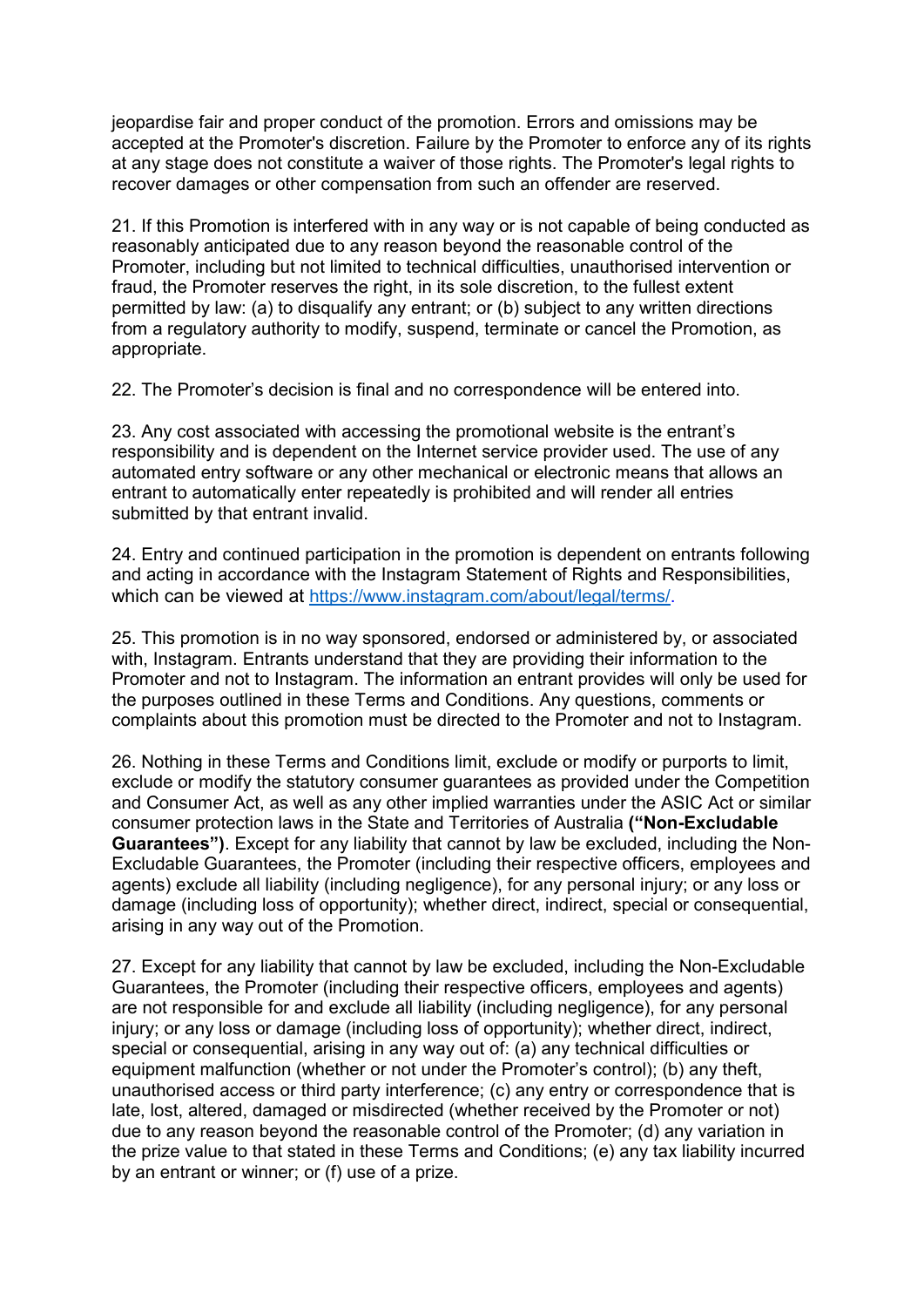## **SUBMISSION GUIDELINES**

28. Images submitted with watermarks or branding on them will not be considered for judging and will be disqualified.

29. Images must not plagiarise the work of any other person.

30. All entries become the property of the Promoter. Entrants acknowledge that their entry and all material included will be the property of the Promoter. As a condition of entering into this promotion, each entrant assigns all of their rights, title and interest (including copyright) in and to their entry to the Promoter from the time of entry. Entrants consent to any use of their entry which may otherwise infringe their moral rights pursuant to the Copyright Act 1968 (Cth).

# **PRIVACY**

31. In order to conduct this Promotion, the Promoter needs to collect personal information about each entrant and may for this purpose, disclose such information to third parties, including but not limited to agents, contractors, service providers, prize suppliers and regulatory authorities. Participation in the Promotion is conditional on providing this information. It is a condition of entry that the entrant agrees to being entered into the Surf Life Saving Queensland database. The Promoter may, for an indefinite period, unless otherwise advised, use the information for promotional, marketing, publicity, research and profiling purposes, including sending electronic messages or telephoning the entrant and for such other purposes as set out in the Privacy Policy. Entrants should direct any request to access, update or correct information to the Promoter. All personal details of entrants will be stored in accordance with the Privacy Policy. Upon the entrant's request, all information provided will be removed from our active database. To request details to be removed, please write to marketing@lifesaving.com.au. Information will be removed as soon as reasonably possible in accordance with our Privacy Policy and applicable laws. To view the Surf Life Saving Queensland Privacy Policy, please visit http://lifesaving.com.au. All entries remain the property of the Promoter.

32. The "**Promoter**" is Surf Life Saving Queensland (ABN 27 360 485 381) Surf Rescue House, 18 Manning Street, South Brisbane, QLD 4101.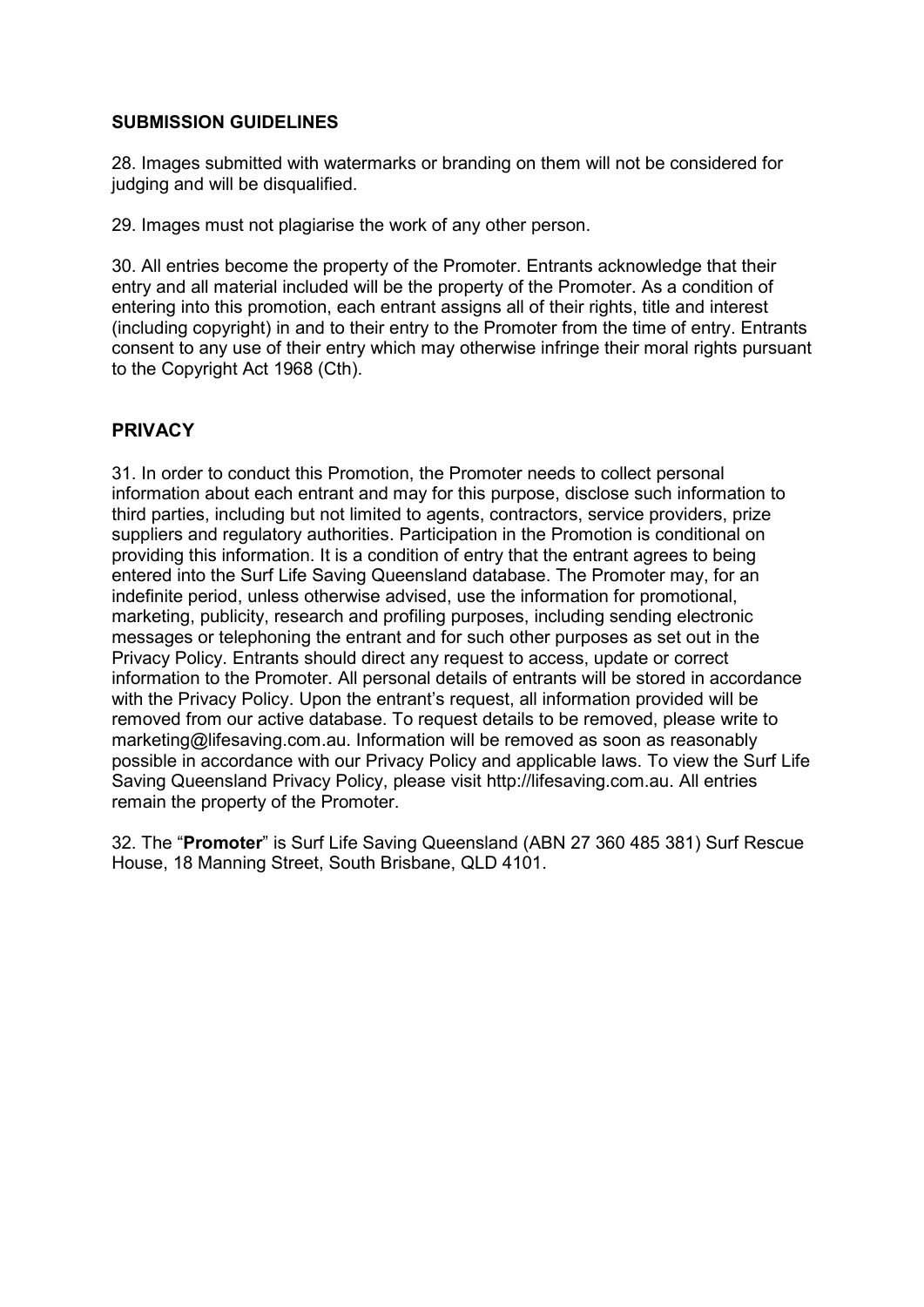## **Item 1**

Promotion commences Date: 15 April 2022 Time: 12:00PM

## **Item 2**

Entries Close Date: 18th May 2022 Time: 11:59PM

# **Item 3**

To enter this Promotion, eligible individuals must, during the Promotion Period, undertake the following steps:

# **1. Get your award-winning picture – a recent snap or one from the archives**

Ensure your photo features the beautiful Queensland coastline, with you and/or your friends dressed in a stinger suit.

# **2. Post onto Instagram**

- Be following @lifesavingqld on Instagram
- Tag @lifesavingqld in the photo on Instagram
- Make sure your profile is on public otherwise we won't be able to see it

### **Item 4**

Draw Date Date: 23rd May 2022 Time: 12:00PM

# **This date must be within twelve (12) months of the close date.**

### **Item 5**

Prize or prizes to be awarded include: 4x economy return flights from any capital city to Cairns, donated by Virgin Australia, and \$1500 VISA cash voucher.

Value of flights is estimated based on average prices at time of posting, further Terms and Conditions apply. Only available on selected dates.